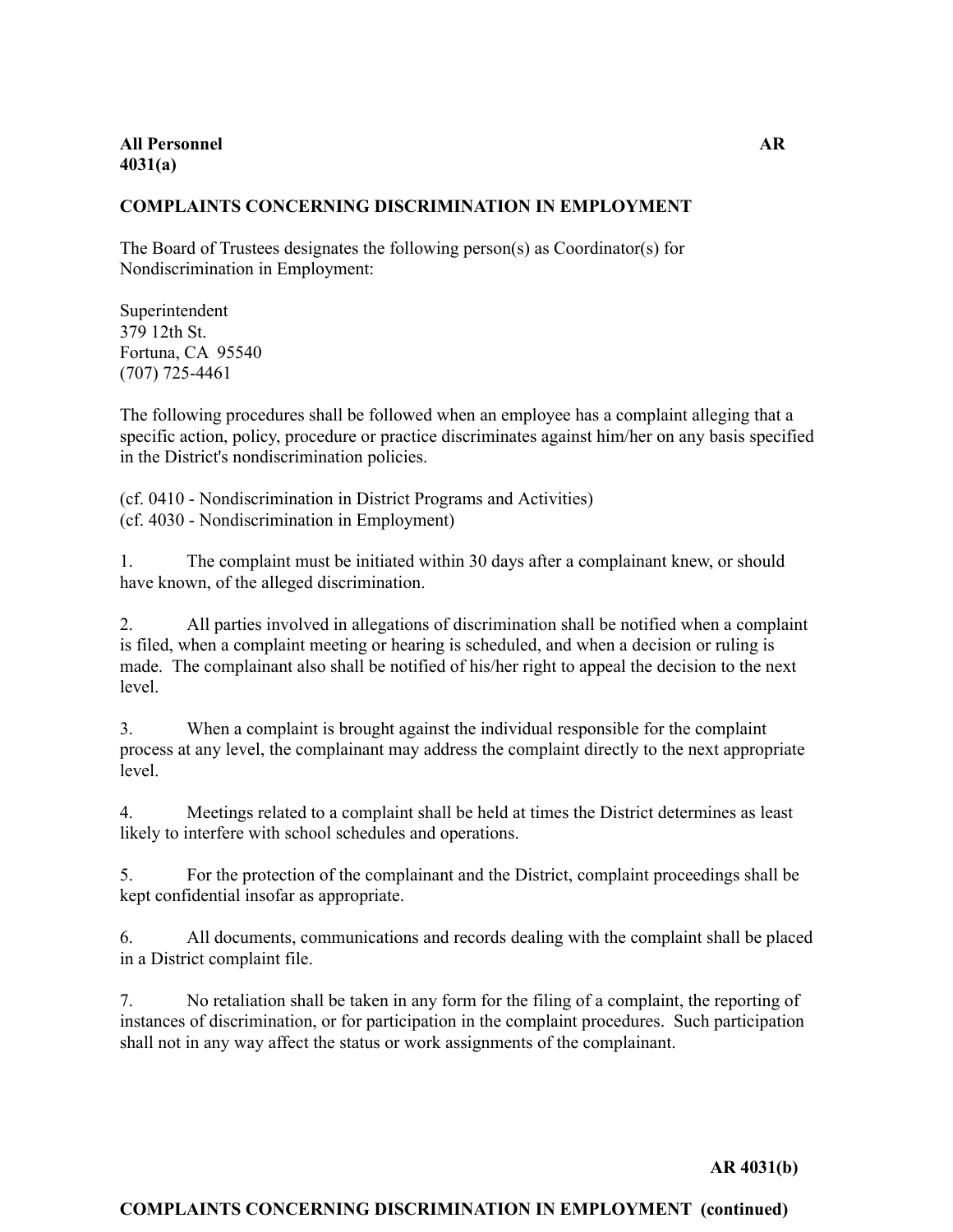### **COMPLAINTS CONCERNING DISCRIMINATION IN EMPLOYMENT (continued)**

8. Time limits specified in these procedures may be revised only by written mutual agreement of all parties involved. If the District fails to respond within a specified or adjusted time limit, a complainant may proceed to the next level. If a complainant fails to take the complaint to the next step within the prescribed time, the complaint shall be considered settled at the preceding step.

## Level I

The complainant shall first meet informally with the principal of the school where the allegedly discriminatory act occurred. A complaint regarding discrimination away from a school site should be discussed informally with an administrator selected by the Superintendent. If the complainant's concerns are not clear or cannot be resolved through informal discussion, the principal or other administrator shall prepare, within 10 working days, a written summary of his/her meeting(s) with the complainant. This report shall be available if requested by the nondiscrimination coordinator.

# Level II

If a complaint cannot be satisfactorily resolved at Level I, the complainant may submit a formal written complaint to the District nondiscrimination coordinator within 10 days of his/her attempt to resolve the complaint informally. The written complaint shall include the following:

- 1. The complainant's signature or that of his/her representative
- 2. The complainant's name, address and telephone number
- 3. The name and address of the District staff member who committed the alleged violation
- 4. A description of the allegedly discriminatory act(s) or omission(s)
- 5. The discriminatory basis alleged

6. A specific description of the time, place, nature, participants in and witnesses to the alleged violation

7. Other pertinent information which may assist in investigating and resolving the complaint

The nondiscrimination coordinator shall assign a staff member to assist the complainant with this writing if such help is needed. The coordinator shall respond to the complainant in writing within 10 working days.

## **AR 4031(c)**

## **COMPLAINTS CONCERNING DISCRIMINATION IN EMPLOYMENT (continued)**

The coordinator shall conduct any investigation necessary to respond to the complaint, including discussion with the complainant, person(s) involved, appropriate staff members and students, and review of the Level I report and all other relevant documents. If a response from third parties is necessary, the coordinator may designate up to ten additional working days for investigation of the complaint.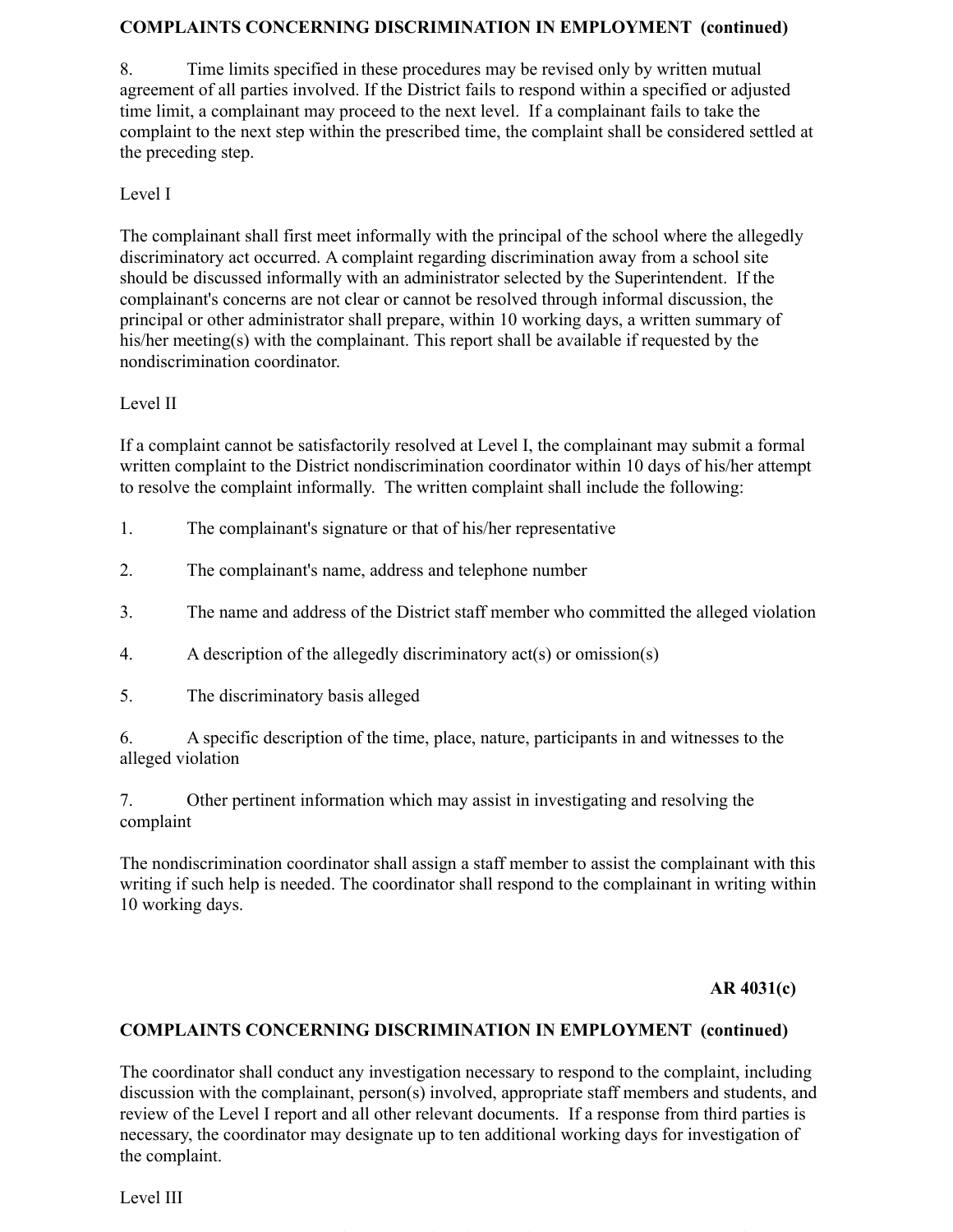#### Level III

If the complaint cannot be resolved at Level II, the complainant may present the complaint to the Superintendent or designee within 10 days. The Superintendent or designee shall review the Level II investigation file, including the written complaint and all responses from District staff. The Superintendent or designee shall respond to the complainant in writing within 10 working days.

If the Superintendent or designee finds it necessary to conduct further investigation, he/she may designate up to 10 additional working days for such investigation and shall respond to the complainant in writing within 10 days of completing the investigation.

#### Level IV

If the matter is not resolved at Level III, the complainant may file a written appeal to the Board within 10 working days after receiving the Level III response. The Superintendent or designee shall provide the Board with all information presented at previous levels.

The Board shall grant the hearing request for the next regular Board meeting for which it can be placed on the agenda. Any complaint against a District employee shall be conducted in closed session as a personnel matter. The Board shall render its decision within ten working days.

(cf. 1312.1 - Complaints Concerning District Employees)

The Board may appoint a hearing panel to review the complaint and previous decisions and make recommendations to the Board. The panel shall hear the appeal and render its decision within 10 working days.

**AR 4031(d)**

### **COMPLAINTS CONCERNING DISCRIMINATION IN EMPLOYMENT (continued)**

#### **Other Remedies**

Complainants may appeal the District's action to the California Department of Education. The Superintendent or designee shall ensure that complainants are informed that injunctions, restraining orders and other civil law remedies may also be available to them. This information shall be published with the District's nondiscrimination complaint procedures and included in any related notices. (Education Code 262.3)

Legal Reference: EDUCATION CODE 200-262.3 Prohibition of discrimination GOVERNMENT CODE 12920-12921 Nondiscrimination 12940-12948 Discrimination prohibited; unlawful practices, generally TITLE VI, CIVIL RIGHTS ACT OF 1964 TITLE VII, CIVIL RIGHTS ACT OF 1964 TITLE IX, EDUCATION AMENDMENTS OF 1972 SECTION 504, REHABILITATION ACT OF 1973 AGE DISCRIMINATION ACT OF 1975 AMERICANS WITH DISABILITIES ACT